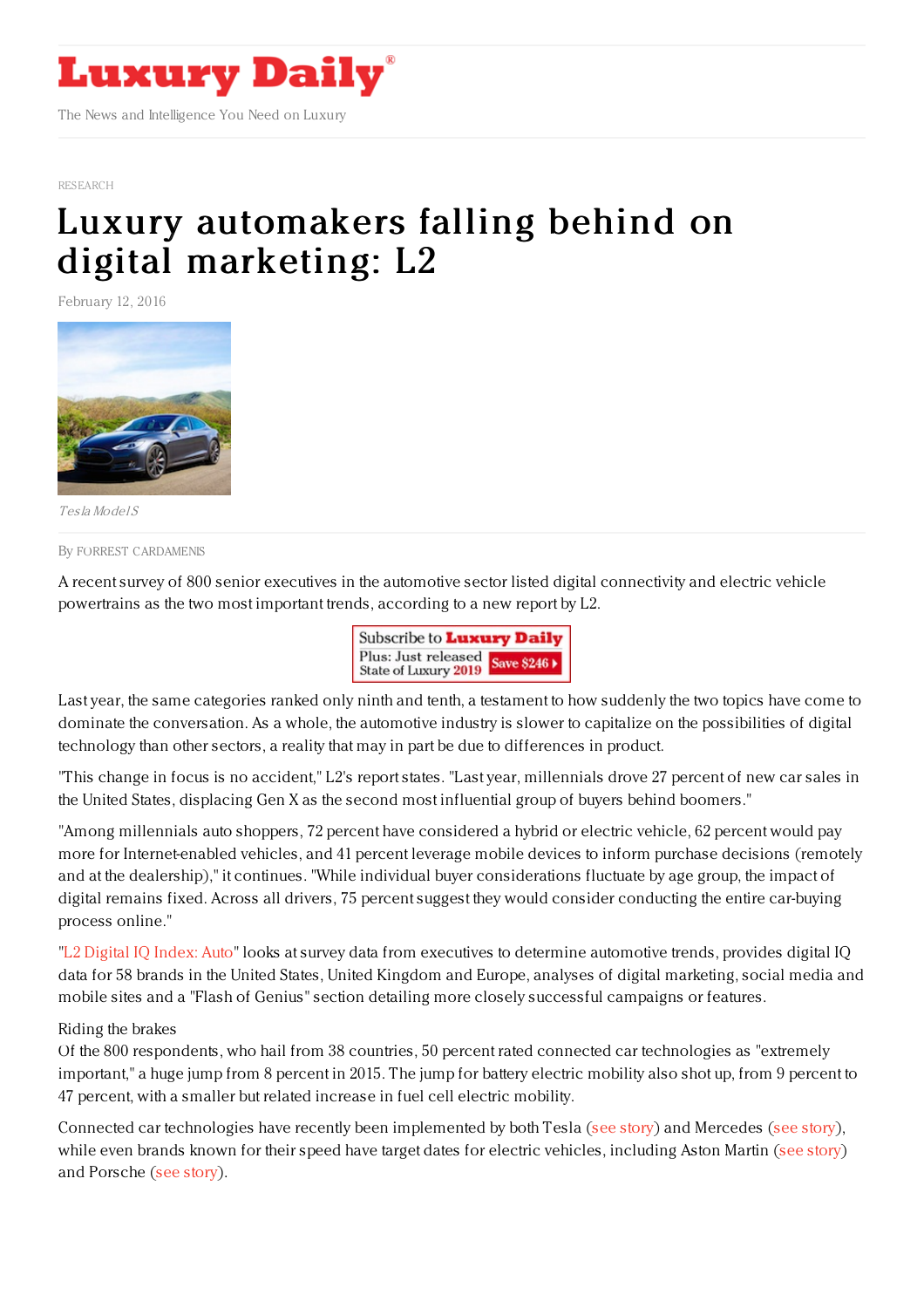

### Porsche Mission E

Of connected cars, the report finds that the majority of applications that allow consumers to connect their smartphone and vehicle require monthly or yearly payments, with Tesla being the only brand eschewing payment and continually updating. Consumers expect connected cars but are generally reluctant to pay, suggesting that automakers are looking for a revenue stream in the wrong place.

Other big trends cited are mobility as a service, which Mercedes, BMW and Audi have all recently begun practicing with new mobile apps, and autonomous driving. Last year, only 3 percent of executives saw autonomous driving as an extremely important trend, a far cry from the 38 percent who recognize it now.

The digital IQ of brands varied by country. In the U.S., those with the highest rank were mass-market U.S. and Japanese manufacturers, followed primarily by German brands. BMW's investment in Instagram they had 82 of the most popular Instagram posts in the sector landed it a seventh place finish, with Mercedes and Audi finishing at 10th and 11th and Porsche further behind at 16th.

In general, luxury brands fared worse. Lexus finished 22nd with a score of 109, putting them in the "average" category, where Lexus, BMW Mini, Land Rover and Jaguar joined them. Maserati and Aston finished close to the bottom with scores in the "challenged range," with Bentley, Rolls-Royce and Bugatti finishing at the bottom.

Luxury brands tended to perform better overseas, although the ultra high-end McLaren, Rolls-Royce, Ferrari, Lamborghini, Maserati and Bugatti consistently were placed at or near the bottom. For brands with high price points and an extremely limited run, getting the word out is not as important, as an ultra-wealthy, loyal clientele will likely make the purchase anyway and the relative lack of visibility might help foster exclusivity and mystery.



## Rolls-Royce Dawn

Nevertheless, Rolls-Royce has begun to shift focus to the digital space to establish relationships with the next generation of consumers. A new responsive Web site (see [story](https://www.luxurydaily.com/rolls-royce-gets-responsive-to-reach-consumers-more-efficiently/)) and the unveiling of the new Dawn (see [story](https://www.luxurydaily.com/rolls-royce-gets-responsive-to-reach-consumers-more-efficiently/)) represent a shift in tactics.

Overall, L2 names Land Rover and Tesla as winners compared to digital IQ performance last year and Mercedes and Lexus as losers by the same measure. Tesla and Land Rover have both allocated resource to making mobile devices more usable and taken steps to improve advertising, while Mercedes and Lexus have lagged behind on mobile and social media fronts, respectively.

In Europe, new car registrations have grown for 28 consecutive months, and millennials have usurped Generation Xers as the second biggest buyers of cars, signifying a large demographic that is beginning to earn significant wealth. This shift, along with falling fuel prices, suggest that growth will continue, meaning it is essential that brands make themselves visible and attractive in the digital space where these new consumers live and boomers have gravitated.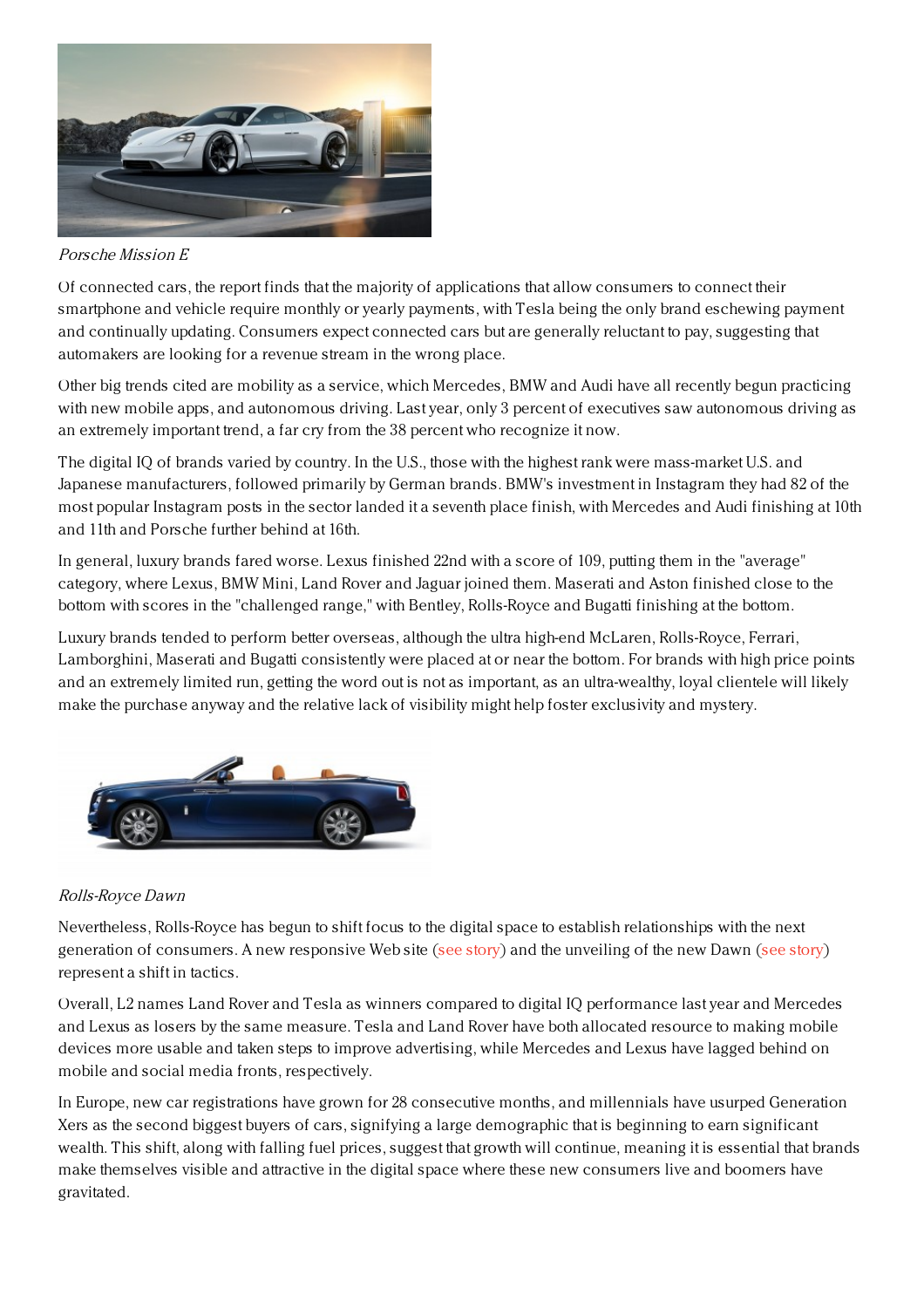

Audi piloted etron R8

Among social media findings, U.S. users tend to be far more active on social networks, an ample opportunity for brands looking to expand their consumer base in the country, and paid advertising is the primary driver of YouTube views, as is the case in other sectors. Additionally, users naturally gravitate toward simple hashtags, namely brand and model names, whereas slogans without the same level of unawareness generally underperform in social campaigns.

On Facebook, an algorithmic newsfeed has led businesses to decrease the number of posts and back them with money so as to keep up engagement. Automakers have not responded the same way, with many saturating the platform with content that goes underfunded and thus under-seen.

Also of note, L2 finds that most brands have regional sites, at first glance suggesting successful localization, but in fact many key features are unique to only one region's version.

Perhaps most importantly, mobile sites are lagging in the UK and continental Europe, and even those that do function are far less sophisticated. Car configurators, the option to schedule test drives, and 360-degree views of the vehicles are largely missing from European mobile sites. Mobile apps, meanwhile, have failed to make a splash.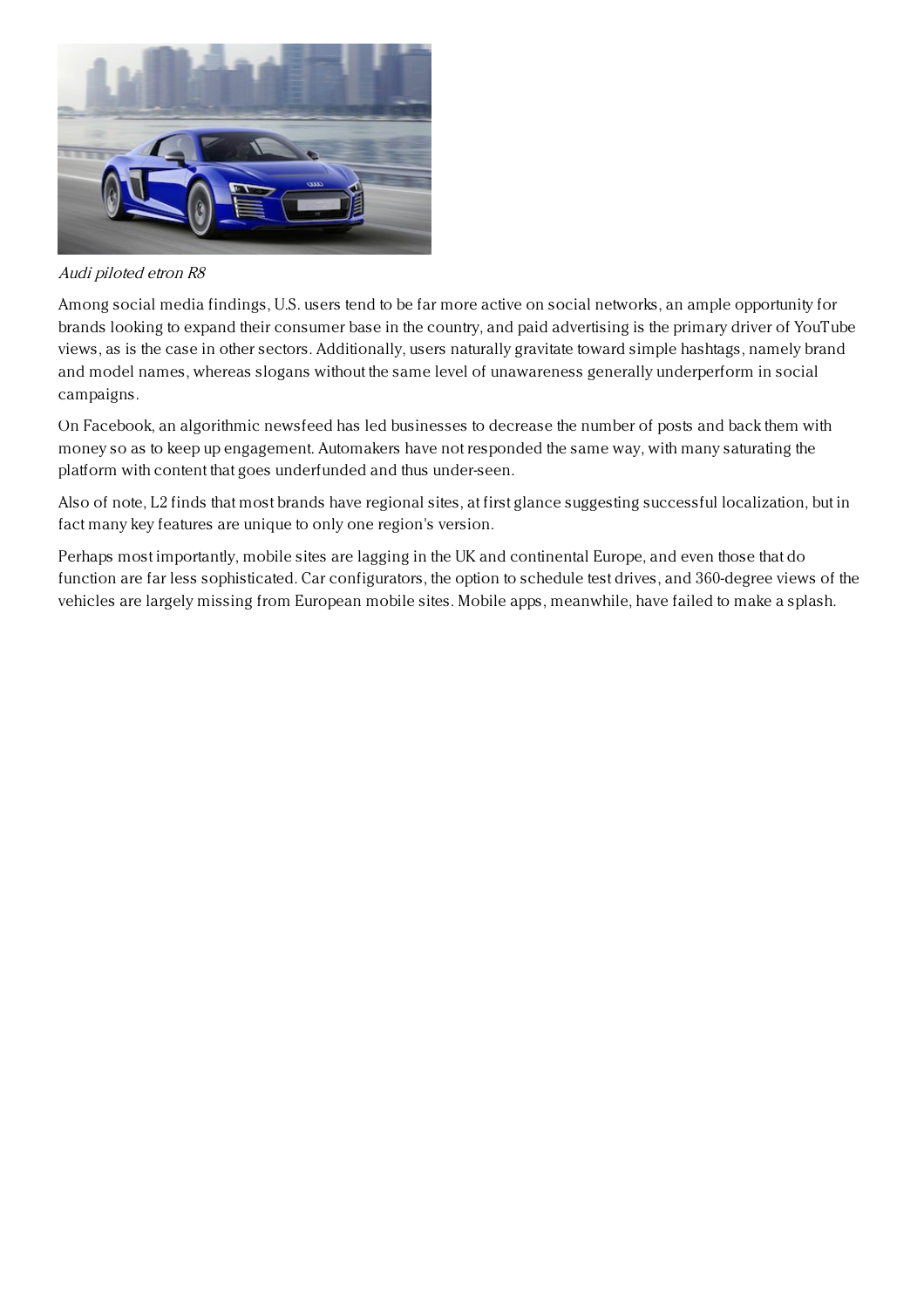

Rolls-Royce mobile site

In more concrete terms, marketers are allocating a great deal of media spend to the brand's own name at both the brand and dealership level, meaning that expenses are being wasted on a costly term with little competitive interest. Generally, someone searching for "Audi" or "BMW" or any other brand by name is looking specifically for relevant results, paid or otherwise, and will ignore interference.

By contrast, only 1 percent of the time do brands have the top organic search result for unbranded popular search terms, such as "minivan" or "sedan." Such search terms are far more competitive, meaning visibility is more significant, yet Chevrolet, Dodge and Toyota are the only brands to have those short terms.

In another under-exploited opportunity, brands do not often partake in email marketing, yet it is a low-cost technique that accounts for 39 percent of leads for dealerships. While many solicit ZIP codes and models of interest and then push that information to the consumer's local dealership, follow-ups and offers to schedule a test drive or otherwise use the information are uncommon.

## Pedal to the metal

Despite a handful of shortcomings, successful marketing campaigns tended to have an especially noteworthy impact. Although likely to die down in the time between films, a heavy James Bond-related push from featured automakers in the wake of the release of "Spectre" proved very successful.

British automaker Aston Martin is giving consumers one last chance to feel like James Bond.

On Feb. 18, Christie's will celebrate the home video release of "Spectre," the latest James Bond film, with a themed charity auction fronted by Aston Martin's DB10. The auction will give Bond fanatics a chance to live their dream, while the spy's popularity will ensure hefty earnings for a good cause (see [story](https://www.luxurydaily.com/aston-martin-and-christies-to-auction-off-bond-car-for-charity/)).

The James Bond association clearly works. L2 found that in November 2015, the month following film's release,